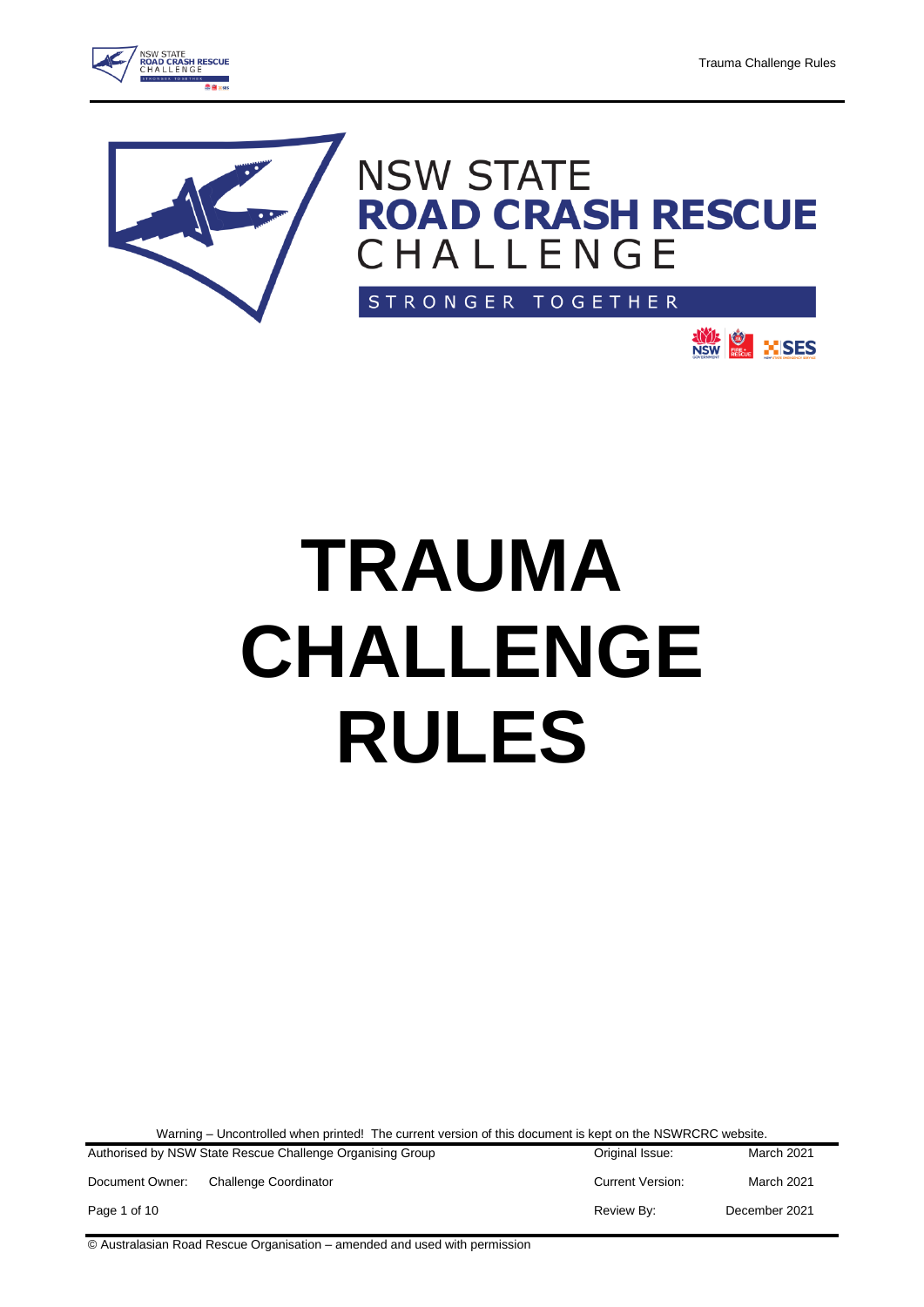

# **Contents**

| 1.  |  |
|-----|--|
| 2.  |  |
| 3.  |  |
| 4.  |  |
| 5.  |  |
| 6.  |  |
| 7.  |  |
| 8.  |  |
| 9.  |  |
| 10. |  |
| 11. |  |
| 12. |  |
| 13. |  |
| 14. |  |
| 15. |  |
| 16. |  |
| 17. |  |
| 18. |  |
| 19. |  |
| 20. |  |
| 21. |  |
| 22. |  |
| 23. |  |
| 24. |  |
| 25. |  |
| 26. |  |
| 27. |  |

| Warning – Uncontrolled when printed! The current version of this document is kept on the NSWRCRC website. |  |
|-----------------------------------------------------------------------------------------------------------|--|
|-----------------------------------------------------------------------------------------------------------|--|

| <b>Trailing – Uncontrolled When printed:</b> The carlotte version of this document is Kept on the NOWHORD Website. |                              |                         |               |
|--------------------------------------------------------------------------------------------------------------------|------------------------------|-------------------------|---------------|
| Authorised by NSW State Rescue Challenge Organising Group                                                          |                              | Original Issue:         | March 2021    |
| Document Owner:                                                                                                    | <b>Challenge Coordinator</b> | <b>Current Version:</b> | March 2021    |
| Page 2 of 10                                                                                                       |                              | Review By:              | December 2021 |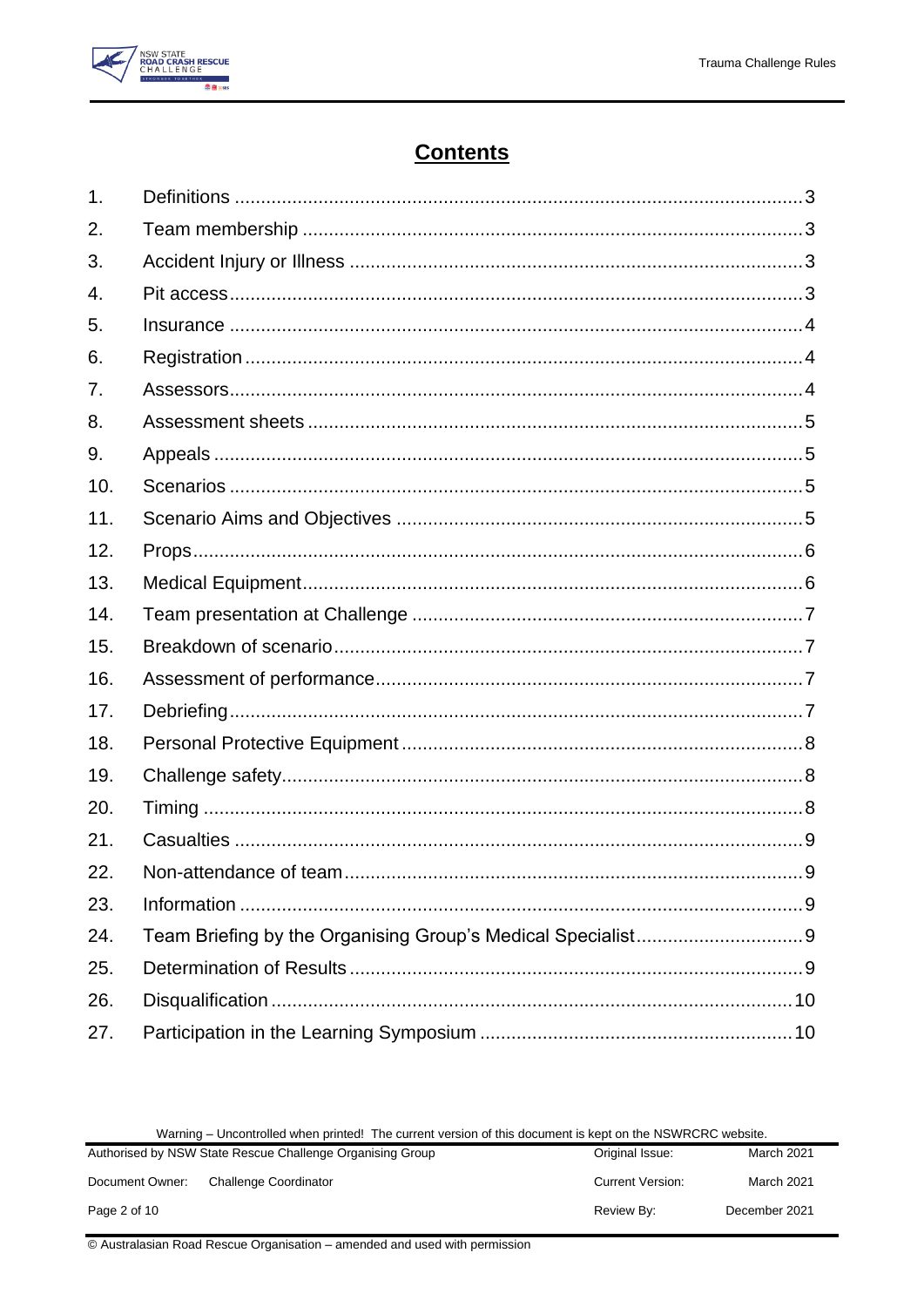

# <span id="page-2-0"></span>**1. Definitions**

The term "Organisers" hereafter will refer to the NSW Road Crash Rescue Challenge Organising Group as the official organisers of the State Road Crash Rescue Challenge.

The term "Host" hereafter will refer to Fire and Rescue NSW and the NSW State Emergency Service.

# <span id="page-2-1"></span>**2. Team membership**

Each team will consist of 2 members.

At the discretion of the Chief Assessor, a team may substitute a team member in the case of illness or injury, except during a scenario. If, during a scenario, a team member is injured and must withdraw, the team, if able, may continue until they finish, or 'Time' is called.

Team members may only participate if they can demonstrate competency in prehospital emergency care by holding, as a minimum, the APSTP Unit of Competency PUAEME002C 'Manage injuries at emergency incident', or equivalent.

In addition, in the case of the medical competency, it is desirable that team medics will be competent in the administration of oxygen to PUAEME003C 'Administer oxygen in an emergency situation', or equivalent.

The Medics will be assessed at First Aid level.

The winning team from any one year may return as 'defending champions' in the following year without having to change their team membership. Should that team win two years in a row, they would be required to change 50% of their membership before being eligible to participate in the third consecutive year.

# <span id="page-2-2"></span>**3. Accident Injury or Illness**

If, during the challenge, an accident, injury or illness or injury occurs to a team member, casualty, spectator or any person, which affects the running of the scenario, the injury will be advised to the Organisers as an authentic occurrence (i.e. 'No duff'). The Chief Assessor, Assessor or Safety Officer will immediately instigate competent medical attention to the situation via the local provider or crew on standby at the site. The delay or ceasing of that scenario will be at the discretion of the Assessor Panel Leader in that pit. The Challenge Coordinator is to be advised immediately.

# <span id="page-2-3"></span>**4. Pit access**

The pit area will be off limits to all persons unless authorised by the Organisers. Authorised persons will be admitted entry only by accreditation pass or other approved means.

Warning – Uncontrolled when printed! The current version of this document is kept on the NSWRCRC website.

|                 | Authorised by NSW State Rescue Challenge Organising Group | Original Issue:         | March 2021    |
|-----------------|-----------------------------------------------------------|-------------------------|---------------|
| Document Owner: | <b>Challenge Coordinator</b>                              | <b>Current Version:</b> | March 2021    |
| Page 3 of 10    |                                                           | Review By:              | December 2021 |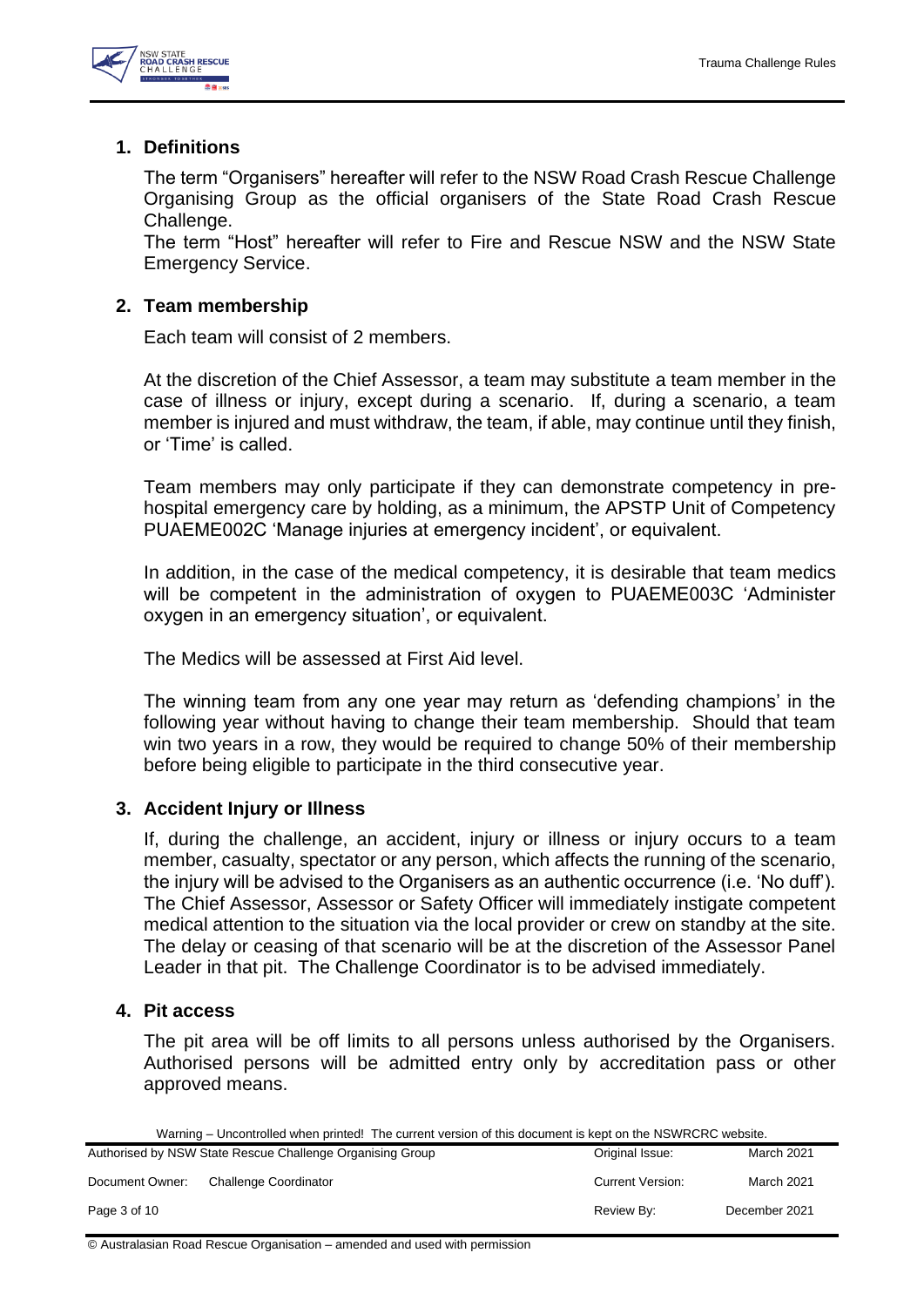

## <span id="page-3-0"></span>**5. Insurance**

Adequate Workers Compensation and or Injury Insurance for the participating teams will be the responsibility of that team's Service, Agency or "Employing Organisation".

# <span id="page-3-1"></span>**6. Registration**

Team application and registration for this challenge can only proceed on the official entry form supplied, accompanied by the prescribed fee which will be determined by the Organisers from year to year. As part of the process of registration teams must confirm that all members of the team comply with the requirements of rules 2 and 18 of this Challenge.

All extrication challenge team entries will be guaranteed one entry into the Trauma Challenge. Should more teams register for the challenge than there are places in the program, preference will be given to applications on the following criteria:

- A FRNSW team that has previously participated in a Firefighter Championships Association event.
- A NSW SES team in order of receipt of application.
- A team from another NSW rescue agency or a team from outside NSW to fill vacant positions, up to a maximum of 16 teams.

Registration of arrival will take place prior to the challenge. (See timetable for further information).

Teams that are unable to participate in the challenge must notify the Organisers in writing of their decision to withdraw, or they will be deemed to be a 'No show' and be disqualified. Teams that withdraw less than 45 days before the first official day of the challenge will forfeit their entry fee.

# <span id="page-3-2"></span>**7. Assessors**

A Chief Assessor will be appointed to co-ordinate all the Assessor panels for all challenge events and resolve any disputes. Two medical assessors will be appointed by the Organising Group to assess the Trauma Challenge.

Warning – Uncontrolled when printed! The current version of this document is kept on the NSWRCRC website.

| Authorised by NSW State Rescue Challenge Organising Group<br>Original Issue: |                       | March 2021              |                   |
|------------------------------------------------------------------------------|-----------------------|-------------------------|-------------------|
| Document Owner:                                                              | Challenge Coordinator | <b>Current Version:</b> | <b>March 2021</b> |
| Page 4 of 10                                                                 |                       | Review By:              | December 2021     |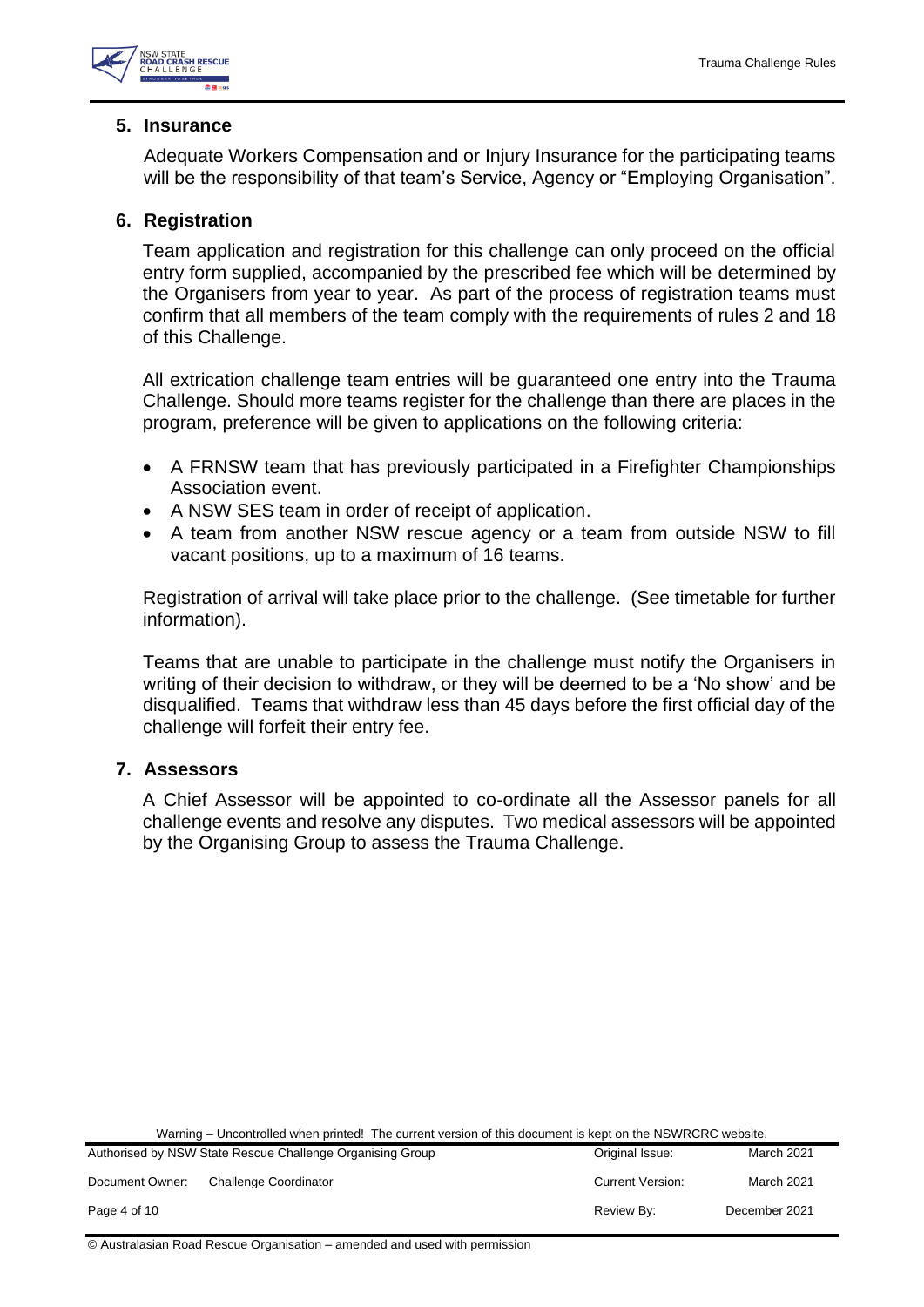

#### <span id="page-4-0"></span>**8. Assessment sheets**

Teams participating in the Trauma Challenge will be assessed using the Trauma Challenge medical guidelines and scoresheets available on the Challenge web site.

The assessment sheets will remain the property of the Organisers and will not be available for viewing or scrutiny by any unauthorised persons. Assessors will complete the assessment sheet during the scenario and confirm their scores in ink prior to the team debrief. No further amendments to the assessment sheets will then be made. Score sheet summaries for each team will be made available to that team after the conclusion of the challenge.

## <span id="page-4-1"></span>**9. Appeals**

The team leader of any team that has a grievance or dispute must report it in writing to the Chief Assessor within one hour of completing the scenario concerned on the day. All appeals in respect of a technical performance and associated scoring will be heard by the Chief Assessor who will, where required, investigate, or discuss the issue with any involved assessors and whose deliberation is final.

All allegations of unfair assessment will be investigated thoroughly from all perspectives by the Chief Assessor who will present their findings to the Organising Group for their deliberation.

#### <span id="page-4-2"></span>**10.Scenarios**

Scenarios will involve one or more live casualties and may include 'willing' bystanders. Willing bystanders are available to assist the trauma team with activities such as casualty handling and other support tasks under the direction of the trauma team. However, they should be treated as 'untrained' personnel.

Some scenarios that involve activities such as cardio-pulmonary resuscitation (CPR) will include the use of appropriate manikins.

Scenarios will not involve extrication requiring the use of rescue tools.

#### <span id="page-4-3"></span>**11.Scenario Aims and Objectives**

Each team will participate in one (1) trauma scenario over the course of the challenge.

The objective is to demonstrate skills associated with:

- Scene assessment
- Triage
- Diagnosis
- Initial stabilisation/treatment
- Handover to a medical professional

|  | Warning – Uncontrolled when printed! The current version of this document is kept on the NSWRCRC website. |
|--|-----------------------------------------------------------------------------------------------------------|
|--|-----------------------------------------------------------------------------------------------------------|

|                 | Authorised by NSW State Rescue Challenge Organising Group | Original Issue:         | March 2021    |
|-----------------|-----------------------------------------------------------|-------------------------|---------------|
| Document Owner: | Challenge Coordinator                                     | <b>Current Version:</b> | March 2021    |
| Page 5 of 10    |                                                           | Review By:              | December 2021 |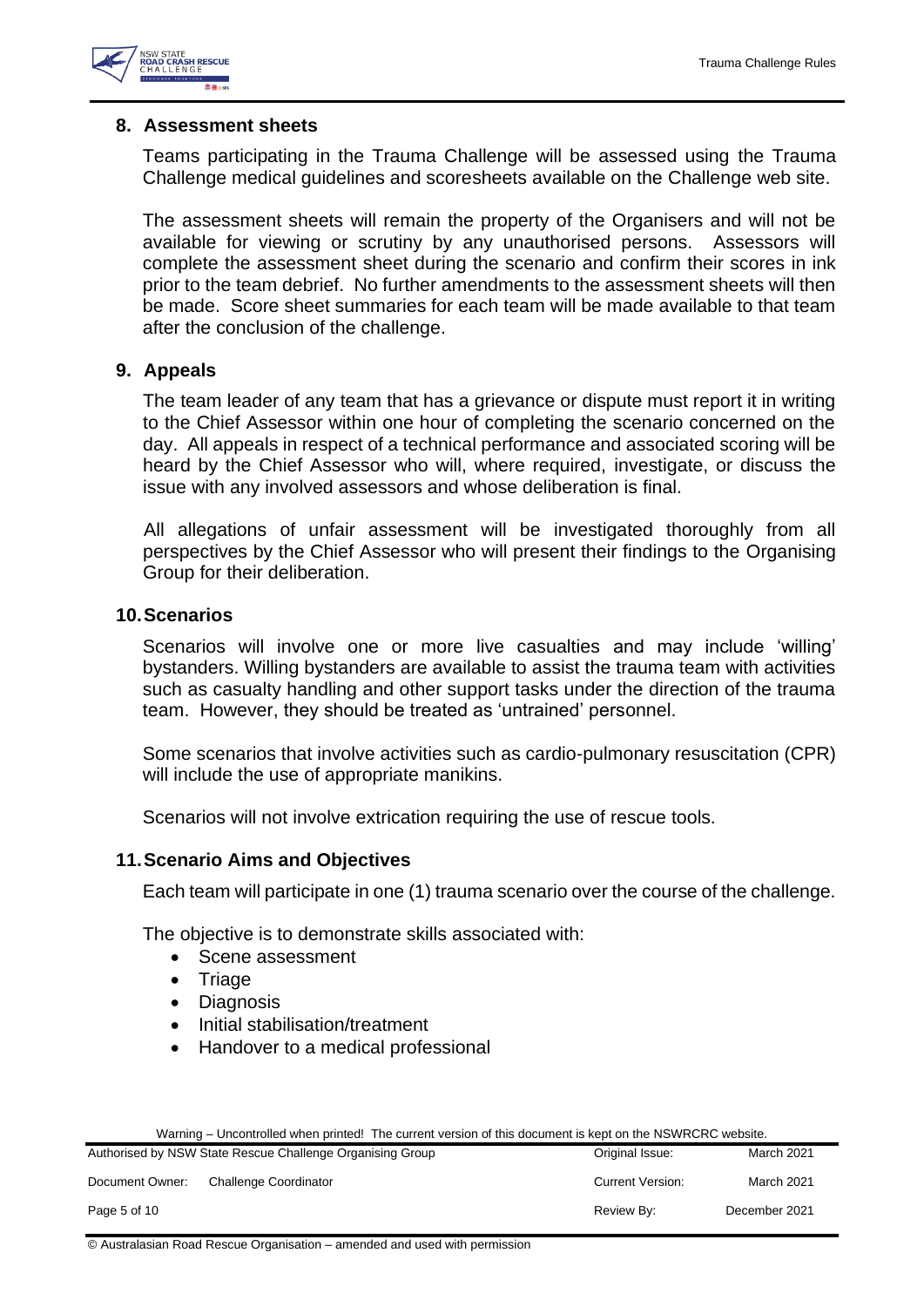

# <span id="page-5-0"></span>**12.Props**

Props may be positioned in the pit to represent the environment in which the incident occurred. Where additional hazards exist for the purposes of the scenario, these will be clearly labelled (e.g., live power cables). However, teams should not assume that no signage means no hazards.

Requests to neutralise hazards should be directed to the assessors during the scenario.

# <span id="page-5-1"></span>**13.Medical Equipment**

The hosts will provide a range of equipment; however, teams are also welcome to bring their own medical kits. Where a team brings their own, this will be a substitute for the equivalent item provided by the host.

Equipment may include:

| <b>Item</b>                     | Quantity   |
|---------------------------------|------------|
| Kit bag (including BP cuff &    | 2          |
| stethoscope) and                |            |
| replacement items               |            |
| Long board with accessories     | 1          |
| (safety belts)                  |            |
| Scoop stretcher with            | 1          |
| accessories (safety belts)      |            |
| Cervical collars                | 2          |
| Oxygen kit and cylinders        | 2          |
| Non - re-breather masks         | 1 per team |
|                                 | per event  |
| Defibrillator/Monitor/Simulator |            |
| <b>Thermal blankets</b>         | 2 per team |
|                                 | per event  |

Warning – Uncontrolled when printed! The current version of this document is kept on the NSWRCRC website.

|                 | Authorised by NSW State Rescue Challenge Organising Group | Original Issue:         | March 2021    |
|-----------------|-----------------------------------------------------------|-------------------------|---------------|
| Document Owner: | <b>Challenge Coordinator</b>                              | <b>Current Version:</b> | March 2021    |
| Page 6 of 10    |                                                           | Review By:              | December 2021 |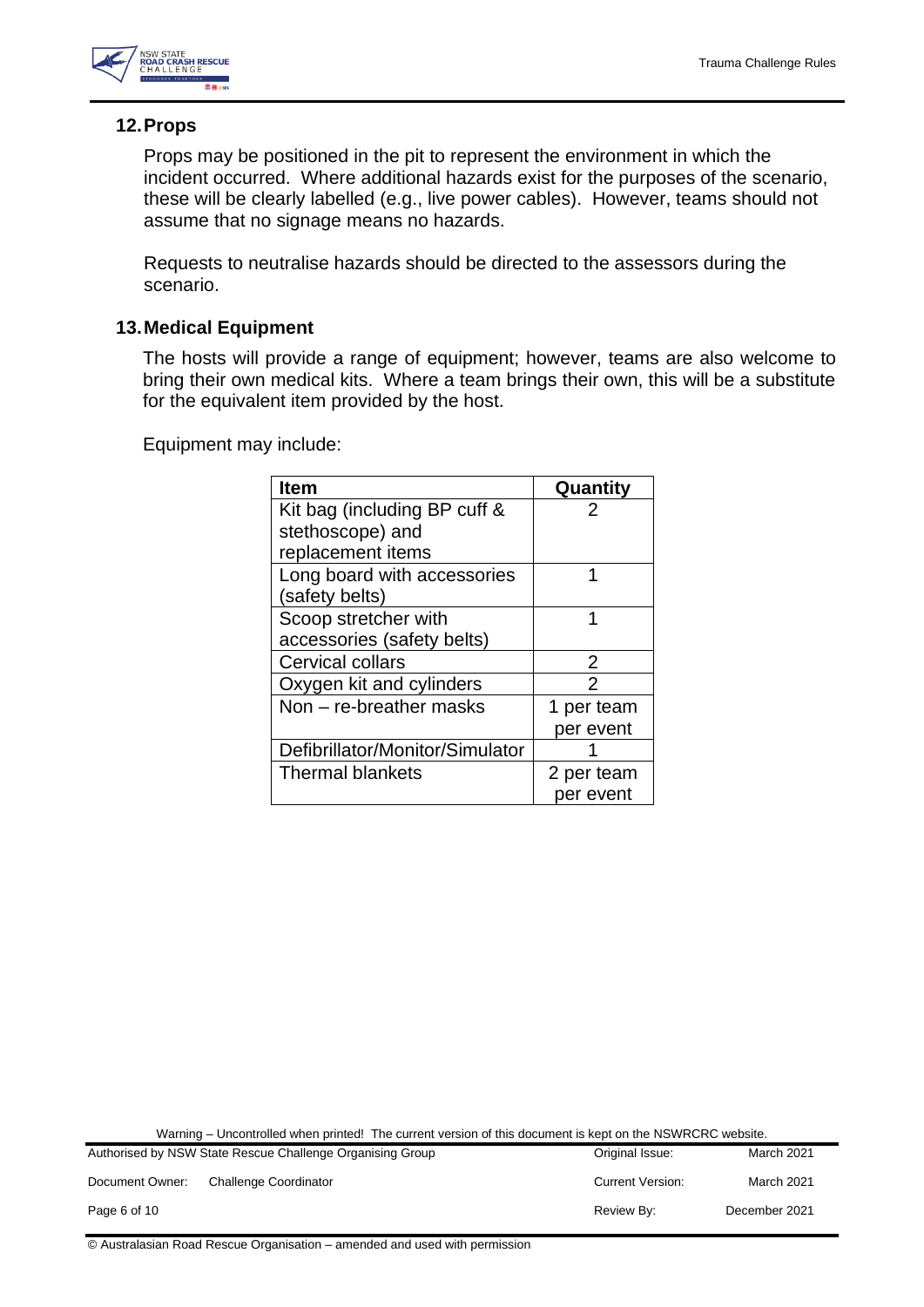

## <span id="page-6-0"></span>**14.Team presentation at Challenge**

Teams are to present themselves at the designated reporting location well ahead of the published time they are required.

Prior to competing teams will undertake a fixed period (at least 10 min) in controlled isolation to prevent them accessing information about the previous team's scenario and provide sufficient time to check the available kit.

Each evolution consists of:

- Isolation (at least 10 minutes)
- On scene (15 minutes which includes 2 min to handover to an appropriate health professional)
- Debrief (10 minutes).

While in isolation, the use all electronic devices are prohibited by team members.

## <span id="page-6-1"></span>**15.Breakdown of scenario**

At the conclusion of their scenario, each team must help in the breakdown of the tools and equipment and assist the pit team in reorganising items ready for the next scenario. This may be varied at the discretion of the Hosts subject to the number of personnel in the pit crew available to break the scenario down.

## <span id="page-6-2"></span>**16.Assessment of performance**

A panel of qualified Assessors will assess each team's performance. The parameters assessed are detailed in the Assessor's Guidelines and on the Challenge Assessment Sheets. These are based on the ARRO Trauma Challenge Guidelines for better practice in the science of patient care. To that end teams are encouraged to strive for the standard of excellence described in all areas.

Teams should note that Assessors are briefed to assess a team's performance on what they see and hear, not what they expect to see and hear. Teams are urged not to 'play up' to the Assessors by giving a running commentary of what they might do under certain conditions, but to do what they would normally do if they encountered the same scenario on the road. With this in mind teams may ask assessors for an update on the vital signs of their casualty or their findings from medical investigations (e.g. are pupils equal and reactive?).

# <span id="page-6-3"></span>**17.Debriefing**

Following each scenario, the Assessor panel will conduct a short debrief with each participating team. The debrief is designed to provide a learning opportunity for all involved. To that end teams are encouraged to have their reserve or manager take notes or video the discussion. Subject to approval by both the team leader and the Assessor panel leader, observers are welcome in any debrief.

Warning – Uncontrolled when printed! The current version of this document is kept on the NSWRCRC website.

|                 | Authorised by NSW State Rescue Challenge Organising Group | Original Issue:         | March 2021    |
|-----------------|-----------------------------------------------------------|-------------------------|---------------|
| Document Owner: | <b>Challenge Coordinator</b>                              | <b>Current Version:</b> | March 2021    |
| Page 7 of 10    |                                                           | Review By:              | December 2021 |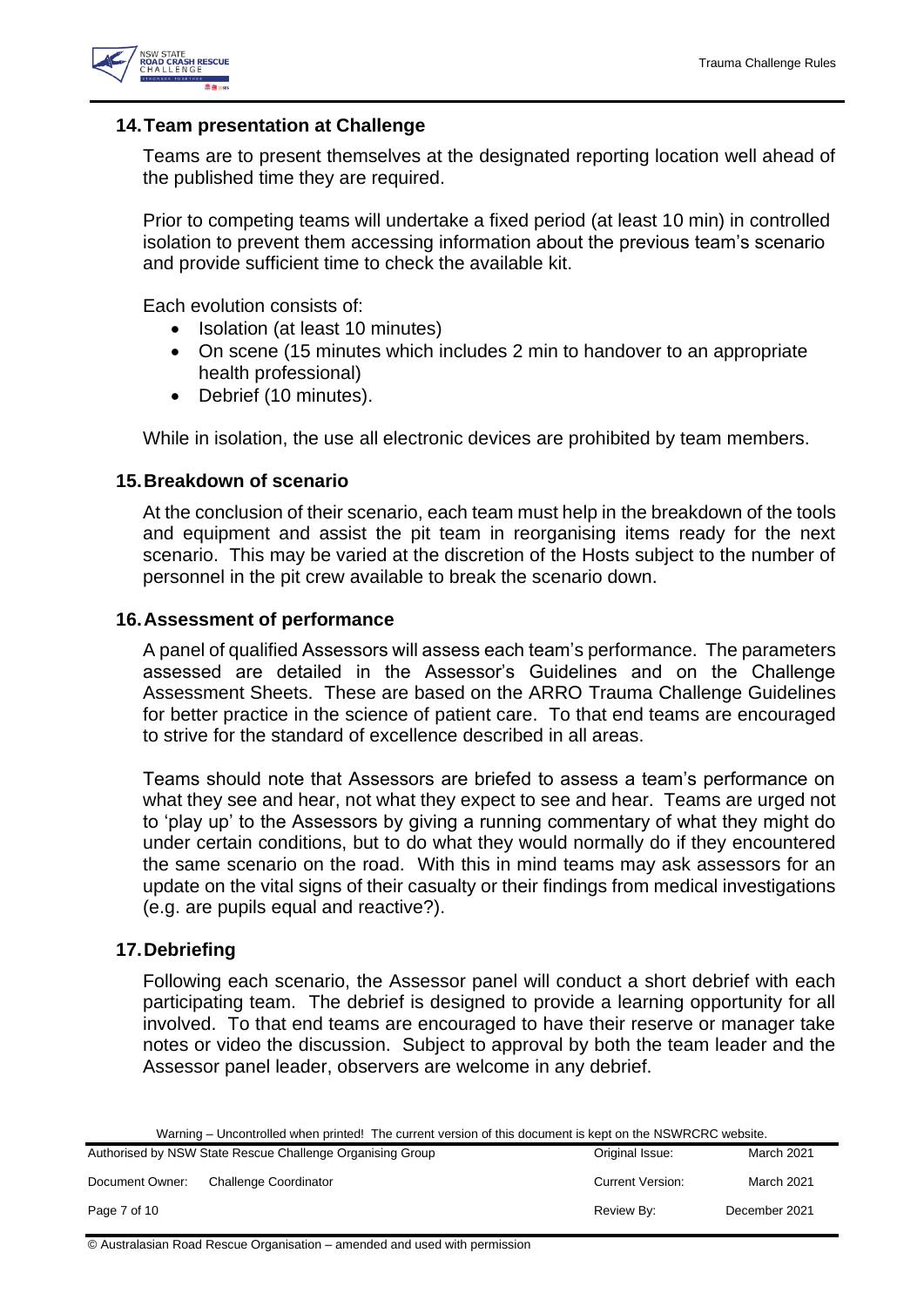

## <span id="page-7-0"></span>**18.Personal Protective Equipment**

All competing team members will always during the challenge wear suitable clothing and personal protective equipment as approved by their agency. As a minimum, suitable turn out gear, coveralls, safety boots, eye protection (in the form of safety glasses).

In keeping with occupational health and safety work practices, teams are required to supply and use their own latex gloves and other consumable personal protective equipment supplies.

N.B. Teams may only wear protective clothing that has been authorised by their Service or Agency. This personal protective equipment must meet with an approved standard, e.g., Australian Standards Association (ASA), National Fire Protection Authority (NFPA), Occupational Health & Safety Authority (OHSA) or similar international organisations. If the protective clothing to be worn in the challenge is not the same as normally worn for operational turn outs by a team, then a letter confirming it is authorised for use is required from the head of the Agency or Service at the pre challenge team briefing.

#### <span id="page-7-1"></span>**19.Challenge safety**

Where the command "STILL" or "FREEZE" or where a whistle is blown, ALL members of the team will immediately stop their actions. This command indicates that a safety problem exists. Time will be stopped until the safety issue is rectified. Once addressed the Assessor Panel Leader will give the instruction for the team to continue and the clock will re-commence.

If there are any other safety stoppages during the same evolution, the time will not stop and the team will have to rectify the situation while the clock continues to run.

The above safety calls can be made by any of the Assessors or Safety Officers. If the problem cannot be rectified the Chief Assessor may disqualify the team or cancel the evolution.

#### <span id="page-7-2"></span>**20.Timing**

Assessors will be responsible for accurate timing of the scenario. The Assessor Panel Leader will call "time" when time has elapsed. Alternatively, the team leader will call "time" before the available time has elapsed, when the casualty has been treated and the Team Leader believes the team has completed the scenario.

| Authorised by NSW State Rescue Challenge Organising Group |                       | Original Issue:         | <b>March 2021</b> |
|-----------------------------------------------------------|-----------------------|-------------------------|-------------------|
| Document Owner:                                           | Challenge Coordinator | <b>Current Version:</b> | <b>March 2021</b> |
| Page 8 of 10                                              |                       | Review By:              | December 2021     |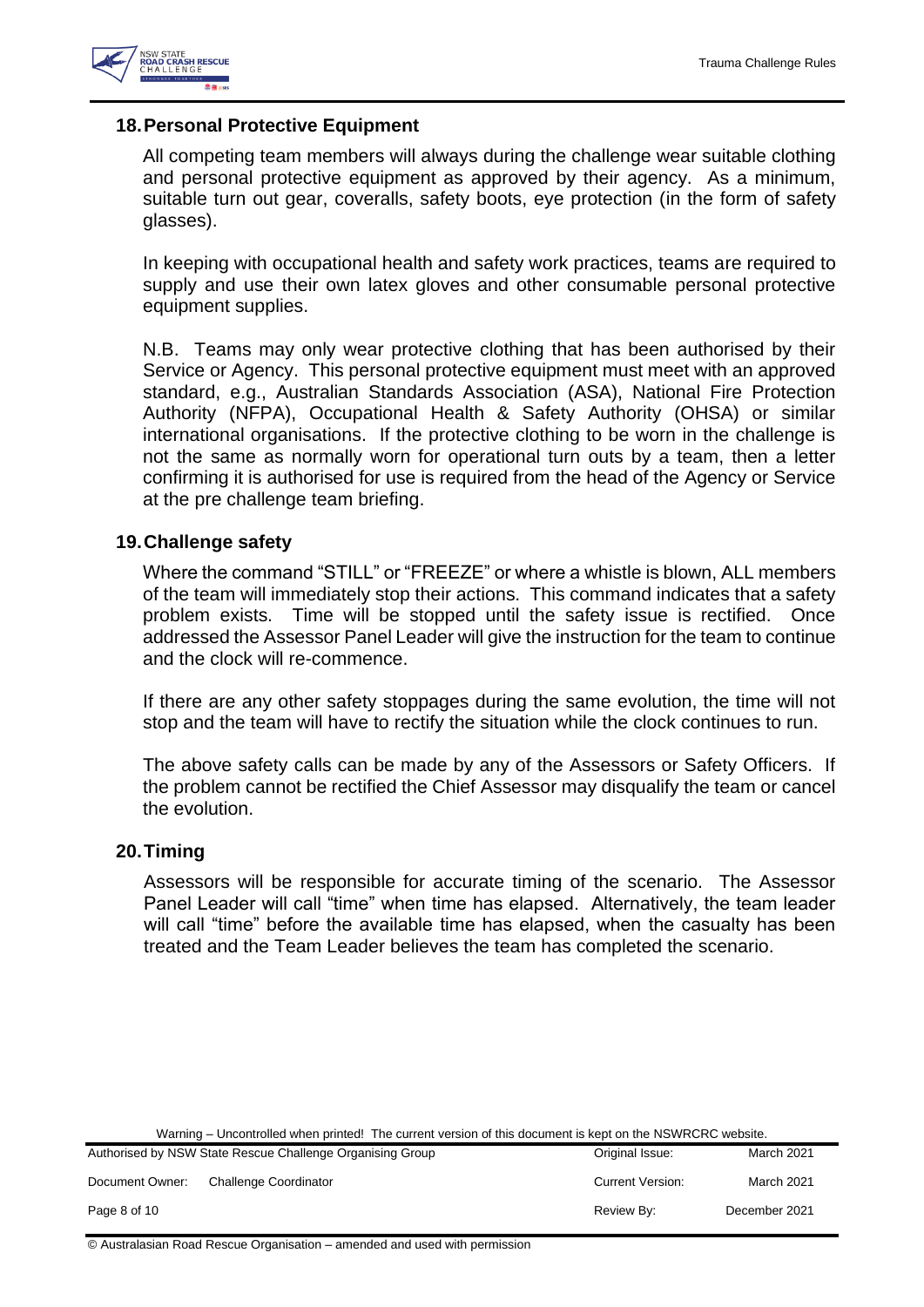

## <span id="page-8-0"></span>**21.Casualties**

Live people and manikins will be used in this Challenge.

Teams will be expected to assess the casualties for injury and provide treatment consistent with the injuries they find and their skills. Specific consideration should be given to maintaining the dignity of the casualties in this public training environment.

Manikins will be used to represent live or deceased persons. Deceased manikins will be clearly identified.

#### <span id="page-8-1"></span>**22.Non-attendance of team**

In the event of a 'No Show' by any registered team at their appointed time for equipment inspection, the Organisers may disqualify them.

## <span id="page-8-2"></span>**23.Information**

The Organisers reserve the right to use all information that may be obtained from the Challenge and its participants for educational purposes.

## <span id="page-8-3"></span>**24.Team Briefing by the Organising Group's Medical Specialist**

A briefing will be held at a time to be notified prior to the Challenge. It is mandatory for all teams to attend. Team managers may also attend if a team has someone nominated to this role.

Some or all members of the following groups may also attend the briefing:

- Organising Group's event management team for this challenge.
- Representatives of the host agency.
- Special guests, including representatives of the host agency for the following year.
- Others at the discretion of the Event Coordinator.

#### <span id="page-8-4"></span>**25.Determination of Results**

The Organisers will determine the prizes to be awarded from year to year. Determination of results will be based on the following criteria:

- Rankings will be allocated for each assessor in such a manner that the team that scores the highest score from an assessor will be given a 'rank score' equal to the number of teams in the challenge. The team that scores the next highest score from that assessor will be allocated a 'rank score' one less and so on. The team that scores the lowest from that assessor will be allocated a 'rank score' of 1.
- Rank scores for each team from the different assessors will be added together.

| Warning – Uncontrolled when printed! The current version of this document is kept on the NSWRCRC website. |  |
|-----------------------------------------------------------------------------------------------------------|--|
|-----------------------------------------------------------------------------------------------------------|--|

| Authorised by NSW State Rescue Challenge Organising Group |                       | Original Issue:         | <b>March 2021</b> |
|-----------------------------------------------------------|-----------------------|-------------------------|-------------------|
| Document Owner:                                           | Challenge Coordinator | <b>Current Version:</b> | March 2021        |
| Page 9 of 10                                              |                       | Review By:              | December 2021     |